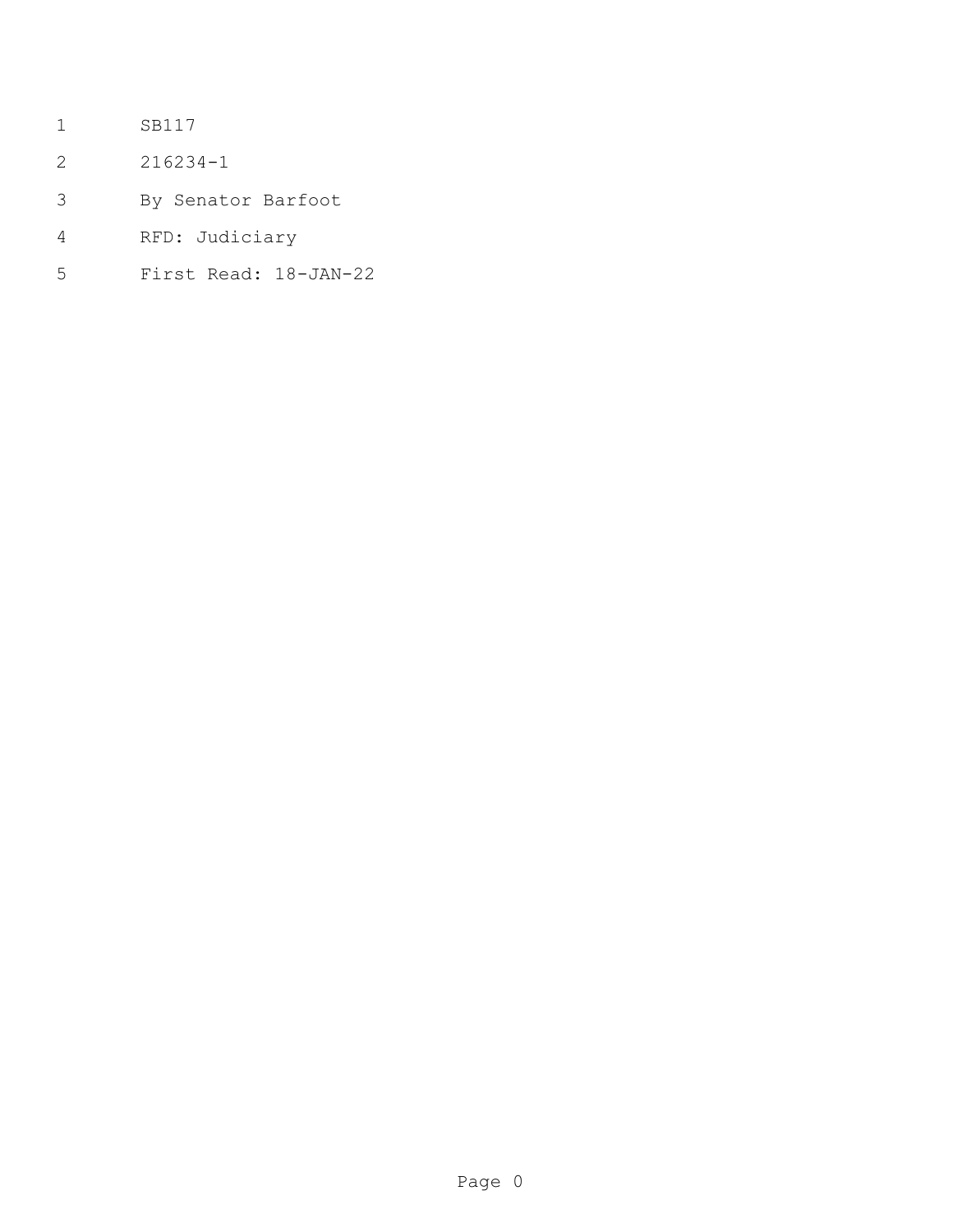216234-1:n:01/13/2022:CNB/bm LSA2021-2172 SYNOPSIS: Under existing law, an individual's driver license or driving privilege will be suspended for 10 failure to appear in court. This bill would provide that an individual's driver license or driving privilege may not be suspended for failure to appear in court when the court appearance is for a post adjudication compliance review of court ordered conditions. 16 Under existing law, if a court orders an **individual to pay a fine, fee, court cost, or**  restitution as a result of a traffic infraction and he or she fails to pay, his or her driver license or driving privilege will be suspended. This bill would provide that an individual's driver license or driving privilege may not be 23 suspended for failure to pay a fine, fee, court cost, or restitution imposed as a result of a 25 traffic violation. A BILL

Page 1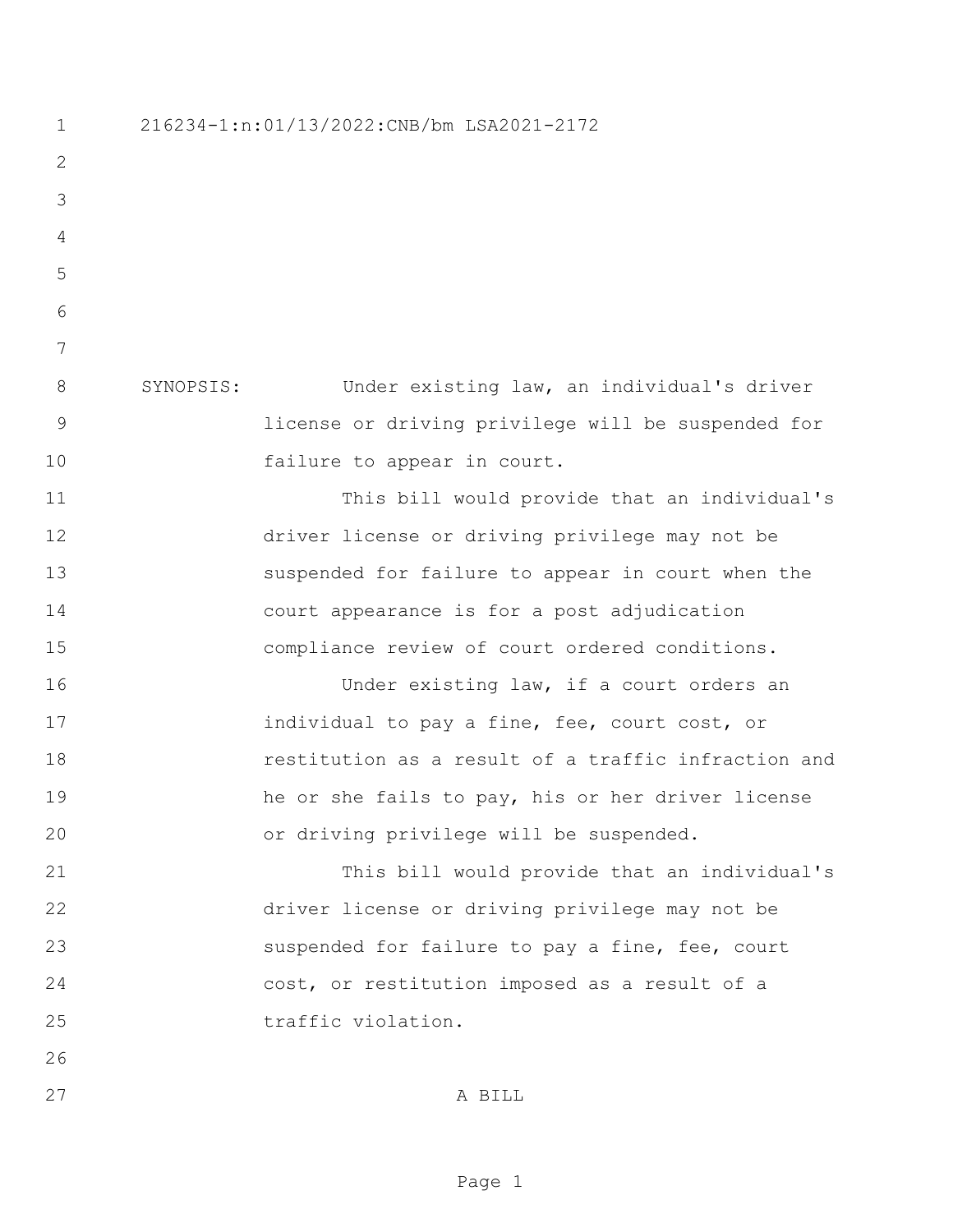| $\mathbf 1$ | TO BE ENTITLED                                                 |
|-------------|----------------------------------------------------------------|
| 2           | AN ACT                                                         |
| 3           |                                                                |
| 4           | Relating to driver license suspensions; to provide             |
| 5           | for the elimination of the suspension of an individual's       |
| 6           | driver license or driving privilege in certain circumstances,  |
| 7           | and to provide retroactive effect.                             |
| 8           | BE IT ENACTED BY THE LEGISLATURE OF ALABAMA:                   |
| 9           | Section 1. (a) Notwithstanding any other provision             |
| 10          | of law, the Alabama State Law Enforcement Agency may not       |
| 11          | suspend an individual's driver license or driving privilege    |
| 12          | for failing to appear in court when the court appearance is    |
| 13          | based on a court's post adjudication compliance review of      |
| 14          | conditions ordered by the court for a traffic violation.       |
| 15          | (b) The Secretary of the Alabama State Law                     |
| 16          | Enforcement Agency shall adopt rules as necessary to implement |
| 17          | and administer the requirements of this section.               |
| 18          | (c) The provisions of this section are remedial and            |
| 19          | shall apply retroactively. An Alabama State Law Enforcement    |
| 20          | Agency reinstatement office shall reinstate the driver license |
| 21          | or driving privilege of any individual whose driver license or |
| 22          | driving privilege was suspended before the effective date of   |
| 23          | this act for failure to appear in court, as further described  |
| 24          | in subsection (a), if so requested by that individual, and any |
| 25          | reinstatement fee shall be waived, provided the individual has |
| 26          | no other current suspensions or revocations requiring the      |
| 27          | payment of a fee.                                              |